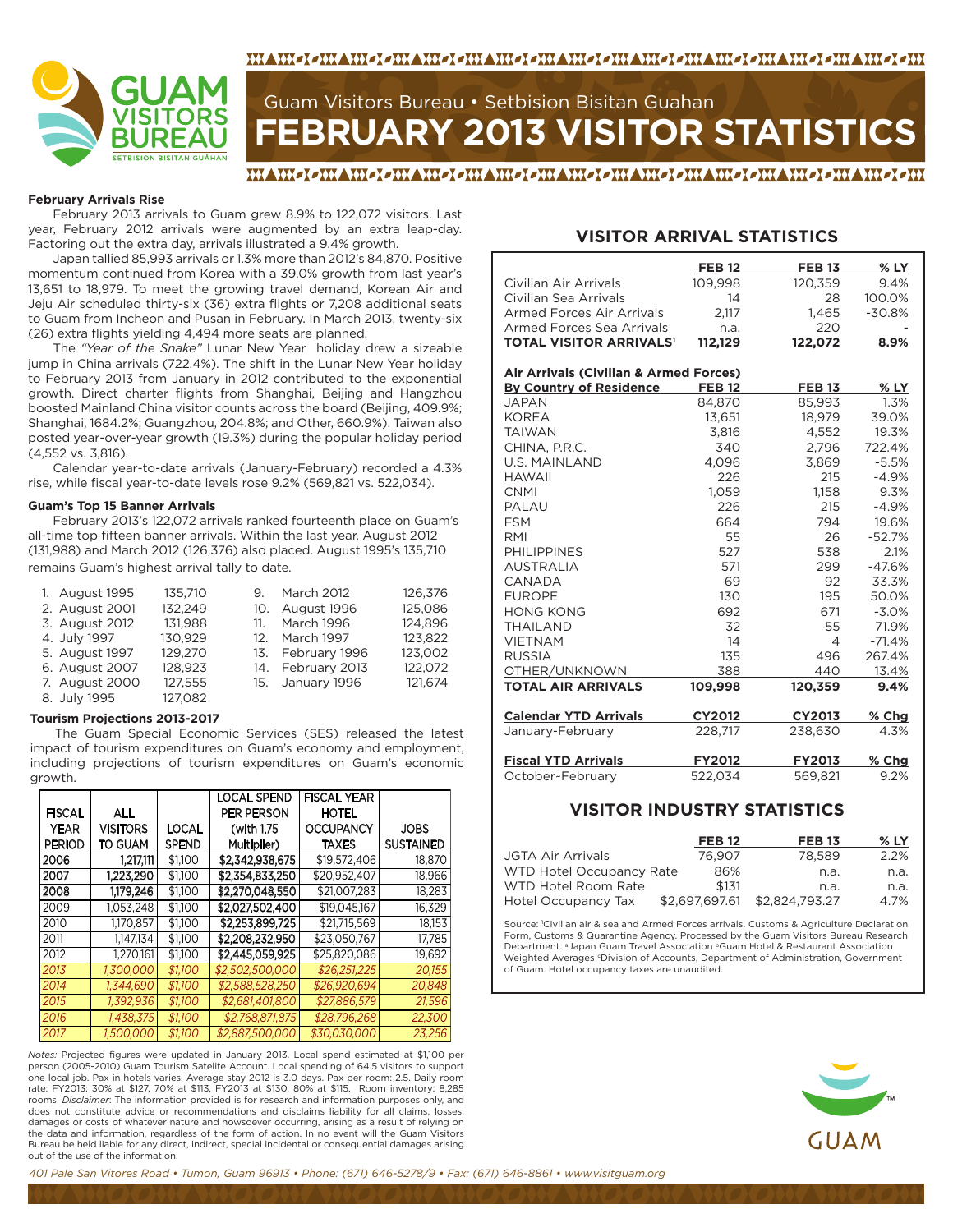# *Japan Visitor Arrivals*  $\bigvee$  *(O)O)*  $\bigvee$  $\bigvee$  $\bigcirc$  *(O)*  $\bigvee$  $\bigvee$  $\bigcirc$  $\bigcirc$  $\bigvee$  $\bigvee$  $\bigcirc$  $\bigcirc$  $\bigvee$  $\bigvee$  $\bigvee$  $\bigvee$  $\bigvee$  $\bigvee$  $\bigvee$  $\bigvee$  $\bigvee$  $\bigvee$  $\bigvee$  $\bigvee$  $\bigvee$  $\bigvee$  $\bigvee$  *\big*

| <b>JAPAN</b> | 2012    | 2013    | % from LY |
|--------------|---------|---------|-----------|
| January      | 80,638  | 78,841  | $-2.2%$   |
| February     | 84.870  | 85,993  | 1.3%      |
| March        | 99.541  |         |           |
| April        | 61,077  |         |           |
| May          | 55.457  |         |           |
| June         | 64.018  |         |           |
| July         | 76.745  |         |           |
| August       | 97.982  |         |           |
| September    | 79,900  |         |           |
| October      | 70,612  |         |           |
| November     | 77,659  |         |           |
| December     | 80,730  |         |           |
| Total        | 929,229 | 164.834 |           |

| <b>CHUBU (NAGOYA)</b> | 2012    | 2013   | % from LY |
|-----------------------|---------|--------|-----------|
| January               | 9,784   | 9,626  | $-1.6%$   |
| February              | 10.548  | 10,533 | $-0.1%$   |
| March                 | 12,330  |        |           |
| April                 | 8,287   |        |           |
| May                   | 7,367   |        |           |
| June                  | 9,568   |        |           |
| July                  | 9.220   |        |           |
| August                | 10.770  |        |           |
| September             | 7,594   |        |           |
| October               | 8,603   |        |           |
| November              | 9,928   |        |           |
| December              | 11,235  |        |           |
| Total                 | 115,234 | 20,159 |           |

| <b>KOSHINETSU</b> | 2012   | 2013  | % from LY |
|-------------------|--------|-------|-----------|
| January           | 2,493  | 2,520 | 1.1%      |
| February          | 2,458  | 2,556 | 4.0%      |
| March             | 2,691  |       |           |
| April             | 1,382  |       |           |
| May               | 1.449  |       |           |
| June              | 1,531  |       |           |
| July              | 1,403  |       |           |
| August            | 1,638  |       |           |
| September         | 1,583  |       |           |
| October           | 1,600  |       |           |
| November          | 3.033  |       |           |
| December          | 2,505  |       |           |
| Total             | 23,766 | 5,076 |           |

| <b>HOKURIKU</b> | 2012   | 2013  | % from LY |
|-----------------|--------|-------|-----------|
| January         | 1,088  | 848   | $-22.1%$  |
| February        | 1,352  | 1,258 | $-7.0%$   |
| March           | 1,510  |       |           |
| April           | 803    |       |           |
| May             | 976    |       |           |
| June            | 928    |       |           |
| July            | 952    |       |           |
| August          | 787    |       |           |
| September       | 756    |       |           |
| October         | 858    |       |           |
| November        | 1.115  |       |           |
| December        | 1,133  |       |           |
| <b>Total</b>    | 12,258 | 2,106 |           |
|                 |        |       |           |

| 2012   | 2013  | % from LY | <b>KYUSHU</b> | 2012   | 2013  | % from LY |
|--------|-------|-----------|---------------|--------|-------|-----------|
| 2,861  | 3,384 | 18.3%     | January       | 2,515  | 2,191 | $-12.9%$  |
| 3,267  | 3,592 | 9.9%      | February      | 2,955  | 3,237 | 9.5%      |
| 3,424  |       |           | March         | 3,384  |       |           |
| 1,933  |       |           | April         | 1,734  |       |           |
| 1,880  |       |           | May           | 2,176  |       |           |
| 2,178  |       |           | June          | 2,183  |       |           |
| 2,367  |       |           | July          | 2,619  |       |           |
| 2,327  |       |           | August        | 2,398  |       |           |
| 1,933  |       |           | September     | 1,969  |       |           |
| 2,538  |       |           | October       | 2,229  |       |           |
| 3,368  |       |           | November      | 2,813  |       |           |
| 2,746  |       |           | December      | 3,191  |       |           |
| 30,822 | 6,976 |           | <b>Total</b>  | 30,166 | 5,428 |           |
|        |       |           |               |        |       |           |

| <b>KANTO (TOKYO)</b> | 2012    | 2013   | % from LY |
|----------------------|---------|--------|-----------|
| January              | 37,940  | 36,227 | -4.5%     |
| February             | 39,855  | 40,728 | 2.2%      |
| March                | 49,825  |        |           |
| April                | 30.974  |        |           |
| May                  | 26.863  |        |           |
| June                 | 31.199  |        |           |
| July                 | 41.548  |        |           |
| August               | 55,698  |        |           |
| September            | 43,071  |        |           |
| October              | 35,465  |        |           |
| November             | 35.684  |        |           |
| December             | 36,036  |        |           |
| Total                | 464,158 | 76,955 |           |
|                      |         |        |           |

| KINKI (OSAKA) | 2012    | 2013   | % from LY |
|---------------|---------|--------|-----------|
| January       | 17,002  | 16,476 | $-3.1%$   |
| February      | 17,465  | 17,068 | $-2.3%$   |
| March         | 19,523  |        |           |
| April         | 11,667  |        |           |
| May           | 10,531  |        |           |
| June          | 12,143  |        |           |
| July          | 13.241  |        |           |
| August        | 18,200  |        |           |
| September     | 15,798  |        |           |
| October       | 12,324  |        |           |
| November      | 15.174  |        |           |
| December      | 17,223  |        |           |
| <b>Total</b>  | 180,291 | 33.544 |           |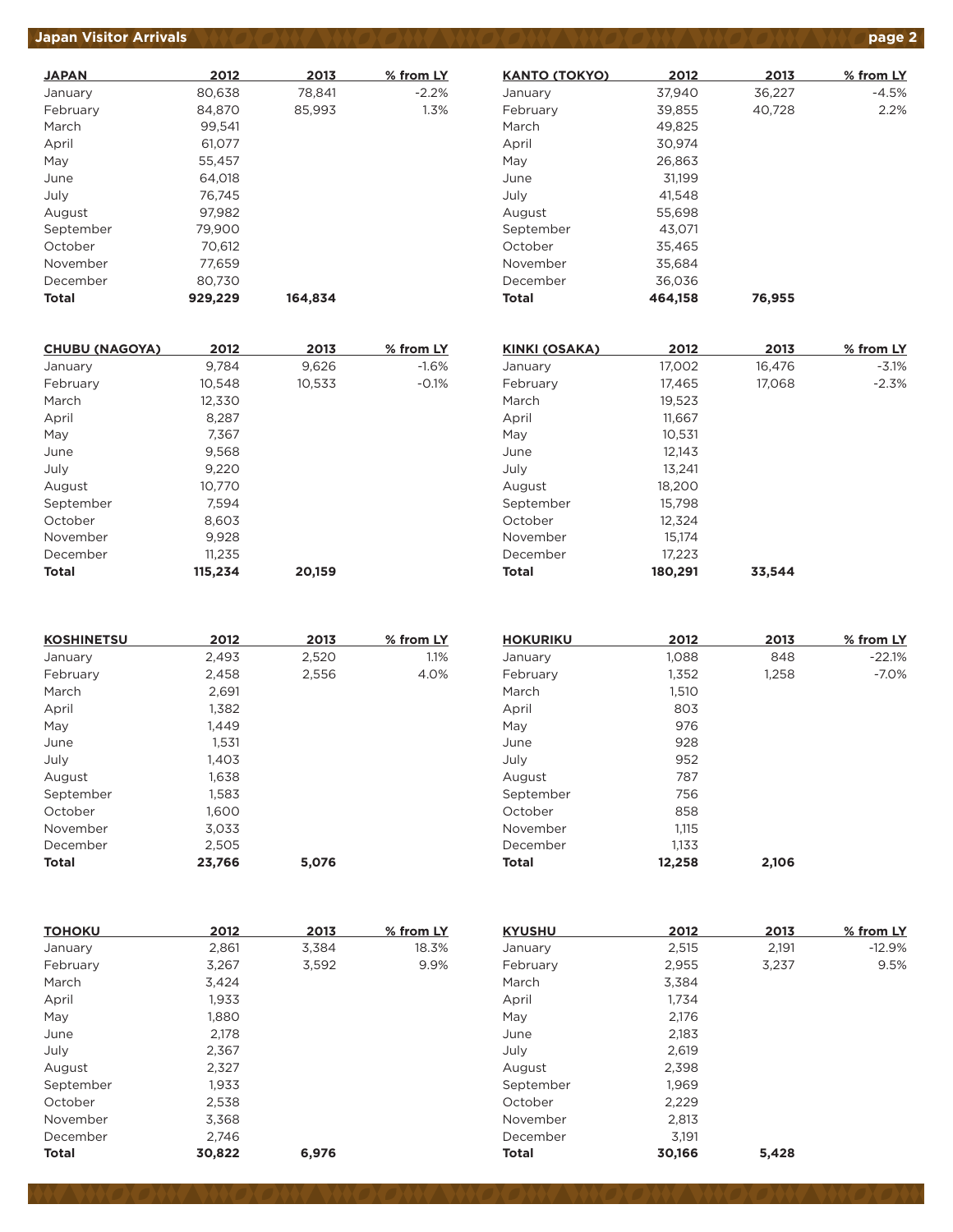# **Japan Visitor Arrivals page 3**

| <b>CHUGOKU</b> | 2012   | 2013  | % from LY |
|----------------|--------|-------|-----------|
| January        | 2,255  | 2,039 | $-9.6%$   |
| February       | 2,401  | 2,532 | 5.5%      |
| March          | 2,797  |       |           |
| April          | 1,585  |       |           |
| May            | 1.689  |       |           |
| June           | 1.679  |       |           |
| July           | 2,053  |       |           |
| August         | 2,247  |       |           |
| September      | 2,194  |       |           |
| October        | 2,561  |       |           |
| November       | 2,107  |       |           |
| December       | 2,406  |       |           |
| Total          | 25,974 | 4,571 |           |

| <b>HOKKAIDO</b> | 2012   | 2013  | % from LY |
|-----------------|--------|-------|-----------|
| January         | 3,135  | 2,698 | $-13.9%$  |
| February        | 2,410  | 1,625 | $-32.6%$  |
| March           | 2,037  |       |           |
| April           | 1,320  |       |           |
| May             | 903    |       |           |
| June            | 967    |       |           |
| July            | 1,007  |       |           |
| August          | 847    |       |           |
| September       | 1,029  |       |           |
| October         | 1,577  |       |           |
| November        | 1,555  |       |           |
| December        | 1.354  |       |           |
| Total           | 18,141 | 4,323 |           |

| <b>SHIKOKU</b> | 2012   | 2013  | % from LY |
|----------------|--------|-------|-----------|
| January        | 1,021  | 975   | $-4.5%$   |
| February       | 1,128  | 1,254 | 11.2%     |
| March          | 1,182  |       |           |
| April          | 618    |       |           |
| May            | 727    |       |           |
| June           | 720    |       |           |
| July           | 1,025  |       |           |
| August         | 1,128  |       |           |
| September      | 1,663  |       |           |
| October        | 952    |       |           |
| November       | 1,169  |       |           |
| December       | 1,282  |       |           |
| <b>Total</b>   | 12,615 | 2,229 |           |

| 2012  | 2013 | % from LY |
|-------|------|-----------|
| 455   | 457  | 0.4%      |
| 849   | 130  | $-84.7%$  |
| 510   |      |           |
| 610   |      |           |
| 583   |      |           |
| 692   |      |           |
| 768   |      |           |
| 854   |      |           |
| 574   |      |           |
| 443   |      |           |
| 304   |      |           |
| 231   |      |           |
| 6,873 | 587  |           |
|       |      |           |

| <b>OTHER</b> | 2012  | 2013  | % from LY |
|--------------|-------|-------|-----------|
| January      | 89    | 1,400 | 1473.0%   |
| February     | 182   | 1,480 | 713.2%    |
| March        | 328   |       |           |
| April        | 164   |       |           |
| May          | 313   |       |           |
| June         | 230   |       |           |
| July         | 542   |       |           |
| August       | 1,088 |       |           |
| September    | 1,736 |       |           |
| October      | 1,462 |       |           |
| November     | 1.409 |       |           |
| December     | 1,388 |       |           |
| Total        | 8,931 | 2,880 |           |
|              |       |       |           |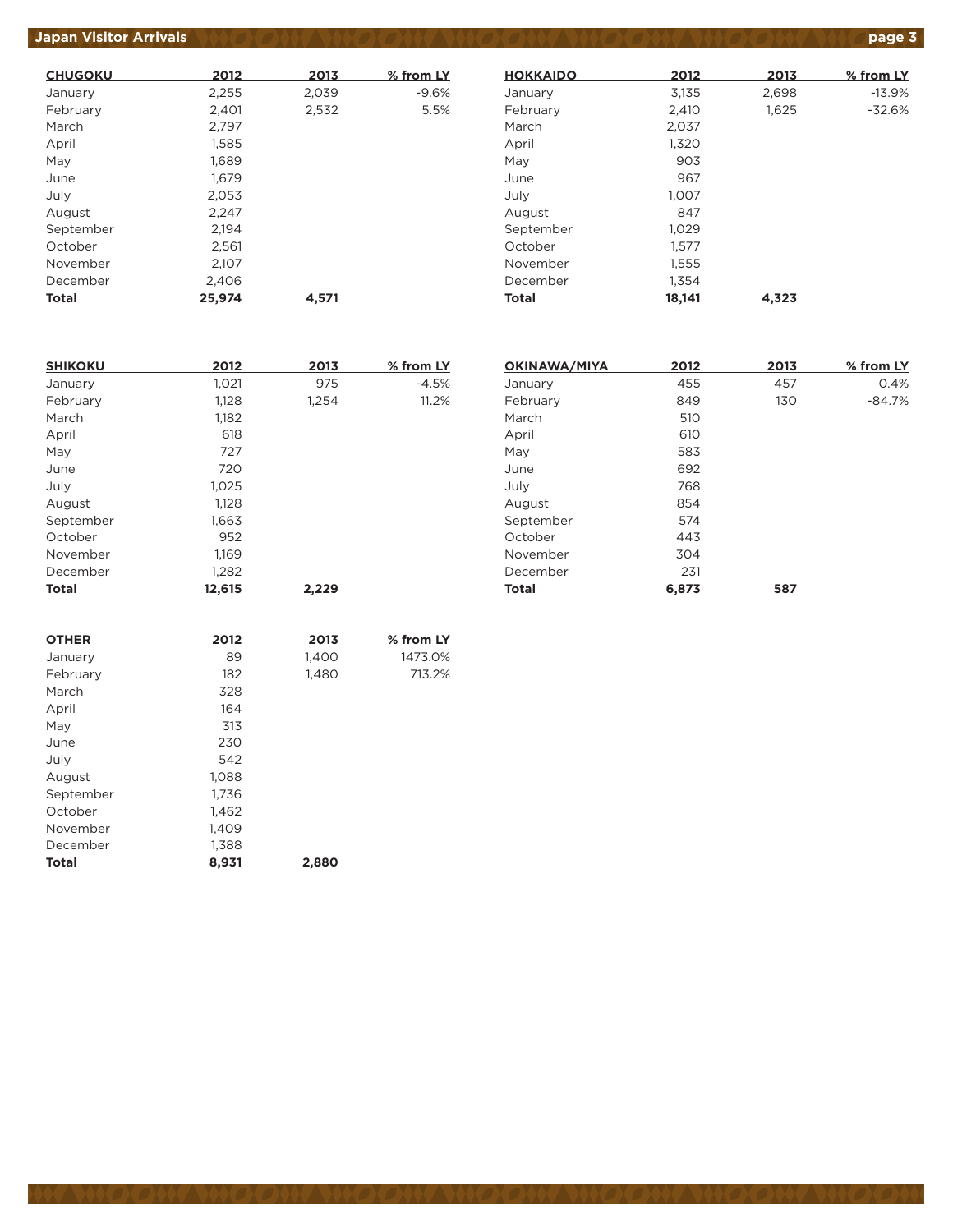### **Korea Visitor Arrivals page 4**

| <b>KOREA</b> | 2012    | 2013   | % from LY |
|--------------|---------|--------|-----------|
| January      | 16,507  | 22,962 | 39.1%     |
| February     | 13,651  | 18,979 | 39.0%     |
| March        | 10,751  |        |           |
| April        | 11,480  |        |           |
| May          | 11.613  |        |           |
| June         | 15,118  |        |           |
| July         | 17,466  |        |           |
| August       | 18,106  |        |           |
| September    | 12,855  |        |           |
| October      | 16,122  |        |           |
| November     | 17,696  |        |           |
| December     | 21,464  |        |           |
| <b>Total</b> | 182,829 | 41.941 |           |

| <b>INCHEON</b> | 2012   | 2013  | % from LY |
|----------------|--------|-------|-----------|
| January        | 882    | 1,382 | 56.7%     |
| February       | 772    | 1,065 | 38.0%     |
| March          | 689    |       |           |
| April          | 732    |       |           |
| May            | 743    |       |           |
| June           | 920    |       |           |
| July           | 992    |       |           |
| August         | 1,006  |       |           |
| September      | 816    |       |           |
| October        | 1,133  |       |           |
| November       | 1,106  |       |           |
| December       | 1,140  |       |           |
| <b>Total</b>   | 10,931 | 2,447 |           |

| <b>CHUNGNAM</b> | 2012  | 2013  | % from LY |
|-----------------|-------|-------|-----------|
| January         | 485   | 866   | 78.6%     |
| February        | 475   | 538   | 13.3%     |
| March           | 368   |       |           |
| April           | 336   |       |           |
| May             | 313   |       |           |
| June            | 584   |       |           |
| July            | 507   |       |           |
| August          | 622   |       |           |
| September       | 492   |       |           |
| October         | 560   |       |           |
| November        | 562   |       |           |
| December        | 738   |       |           |
| <b>Total</b>    | 6.042 | 1.404 |           |

| <b>JEONBUK</b> | 2012  | 2013 | % from LY |
|----------------|-------|------|-----------|
| January        | 326   | 349  | 7.1%      |
| February       | 281   | 236  | $-16.0%$  |
| March          | 141   |      |           |
| April          | 131   |      |           |
| May            | 137   |      |           |
| June           | 176   |      |           |
| July           | 221   |      |           |
| August         | 212   |      |           |
| September      | 100   |      |           |
| October        | 137   |      |           |
| November       | 250   |      |           |
| December       | 233   |      |           |
| <b>Total</b>   | 2,345 | 585  |           |

| <b>SEOUL</b> | 2012   | 2013   | % from LY |
|--------------|--------|--------|-----------|
| January      | 8,334  | 10,418 | 25.01%    |
| February     | 7,358  | 9,833  | 33.6%     |
| March        | 5,579  |        |           |
| April        | 6,000  |        |           |
| May          | 6,297  |        |           |
| June         | 7,455  |        |           |
| July         | 9,300  |        |           |
| August       | 9.218  |        |           |
| September    | 6.844  |        |           |
| October      | 8,047  |        |           |
| November     | 8.757  |        |           |
| December     | 10.697 |        |           |
| Total        | 93,886 | 20,251 |           |

| <b>CHUNGBUK</b> | 2012  | 2013 | % from LY |
|-----------------|-------|------|-----------|
| January         | 216   | 471  | 118.1%    |
| February        | 194   | 273  | 40.7%     |
| March           | 140   |      |           |
| April           | 181   |      |           |
| May             | 167   |      |           |
| June            | 231   |      |           |
| July            | 240   |      |           |
| August          | 232   |      |           |
| September       | 156   |      |           |
| October         | 262   |      |           |
| November        | 234   |      |           |
| December        | 292   |      |           |
| <b>Total</b>    | 2,545 | 744  |           |

| <b>GANGWON</b> | 2012  | 2013 | % from LY |
|----------------|-------|------|-----------|
| January        | 306   | 462  | 51.0%     |
| February       | 155   | 215  | 38.7%     |
| March          | 134   |      |           |
| April          | 144   |      |           |
| May            | 144   |      |           |
| June           | 134   |      |           |
| July           | 105   |      |           |
| August         | 127   |      |           |
| September      | 134   |      |           |
| October        | 182   |      |           |
| November       | 165   |      |           |
| December       | 158   |      |           |
| <b>Total</b>   | 1.888 | 677  |           |

| <b>GYEONBUK</b> | 2012  | 2013  | % from LY |
|-----------------|-------|-------|-----------|
| January         | 511   | 816   | 59.7%     |
| February        | 294   | 382   | 29.9%     |
| March           | 290   |       |           |
| April           | 361   |       |           |
| May             | 272   |       |           |
| June            | 458   |       |           |
| July            | 489   |       |           |
| August          | 493   |       |           |
| September       | 255   |       |           |
| October         | 522   |       |           |
| November        | 503   |       |           |
| December        | 663   |       |           |
| <b>Total</b>    | 5,111 | 1.198 |           |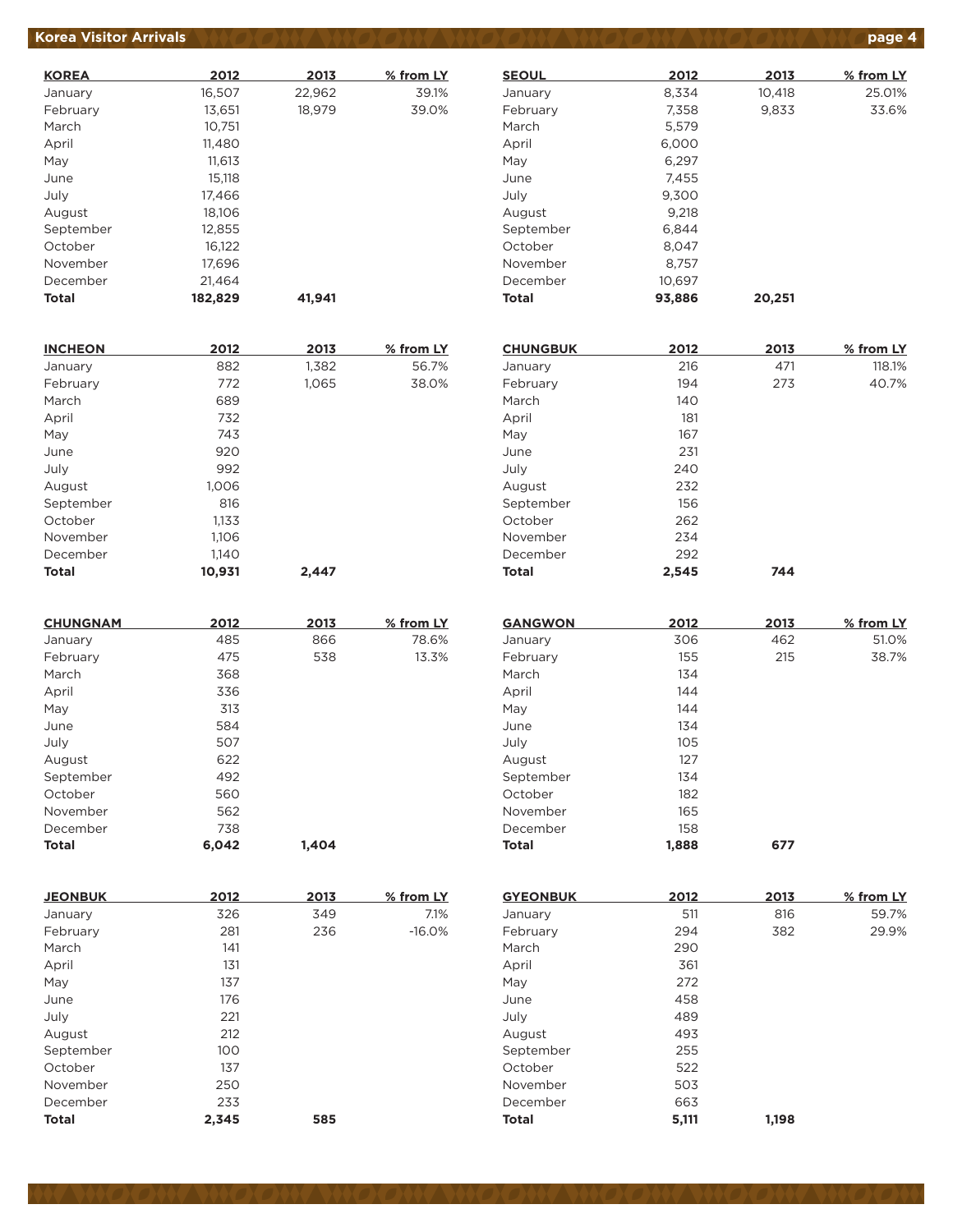### **Korea Visitor Arrivals product to the state of the Second ANGLONS (DANGLONS CONSTRUCT) age 5**

| <b>GYEONGGI</b> | 2012   | 2013  | % from LY |
|-----------------|--------|-------|-----------|
| January         | 3,620  | 5,119 | 41.4%     |
| February        | 3,067  | 4,099 | 33.6%     |
| March           | 2,508  |       |           |
| April           | 2,540  |       |           |
| May             | 2,495  |       |           |
| June            | 3.631  |       |           |
| July            | 3,656  |       |           |
| August          | 3,707  |       |           |
| September       | 2,988  |       |           |
| October         | 3,598  |       |           |
| November        | 3.824  |       |           |
| December        | 4,887  |       |           |
| Total           | 40,521 | 9,218 |           |

| <b>JEONNAM</b> | 2012  | 2013 | % from LY |
|----------------|-------|------|-----------|
| January        | 391   | 481  | 23.0%     |
| February       | 256   | 400  | 56.3%     |
| March          | 221   |      |           |
| April          | 204   |      |           |
| May            | 234   |      |           |
| June           | 335   |      |           |
| July           | 246   |      |           |
| August         | 360   |      |           |
| September      | 157   |      |           |
| October        | 308   |      |           |
| November       | 337   |      |           |
| December       | 414   |      |           |
| Total          | 3,463 | 881  |           |

| <b>GYEONGNAM</b> | 2012  | 2013  | % from LY |
|------------------|-------|-------|-----------|
| January          | 993   | 1,450 | 46.0%     |
| February         | 458   | 1,128 | 146.3%    |
| March            | 388   |       |           |
| April            | 474   |       |           |
| May              | 541   |       |           |
| June             | 732   |       |           |
| July             | 1,016 |       |           |
| August           | 1,346 |       |           |
| September        | 467   |       |           |
| October          | 640   |       |           |
| November         | 1,162 |       |           |
| December         | 1,250 |       |           |
| <b>Total</b>     | 9.467 | 2,578 |           |

| <b>OTHER</b> | 2012  | 2013  | % from LY |
|--------------|-------|-------|-----------|
| January      | 443   | 1,148 | 159.1%    |
| February     | 341   | 810   | 137.5%    |
| March        | 293   |       |           |
| April        | 377   |       |           |
| May          | 270   |       |           |
| June         | 462   |       |           |
| July         | 694   |       |           |
| August       | 783   |       |           |
| September    | 446   |       |           |
| October      | 733   |       |           |
| November     | 796   |       |           |
| December     | 992   |       |           |
| <b>Total</b> | 6,630 | 1,958 |           |
|              |       |       |           |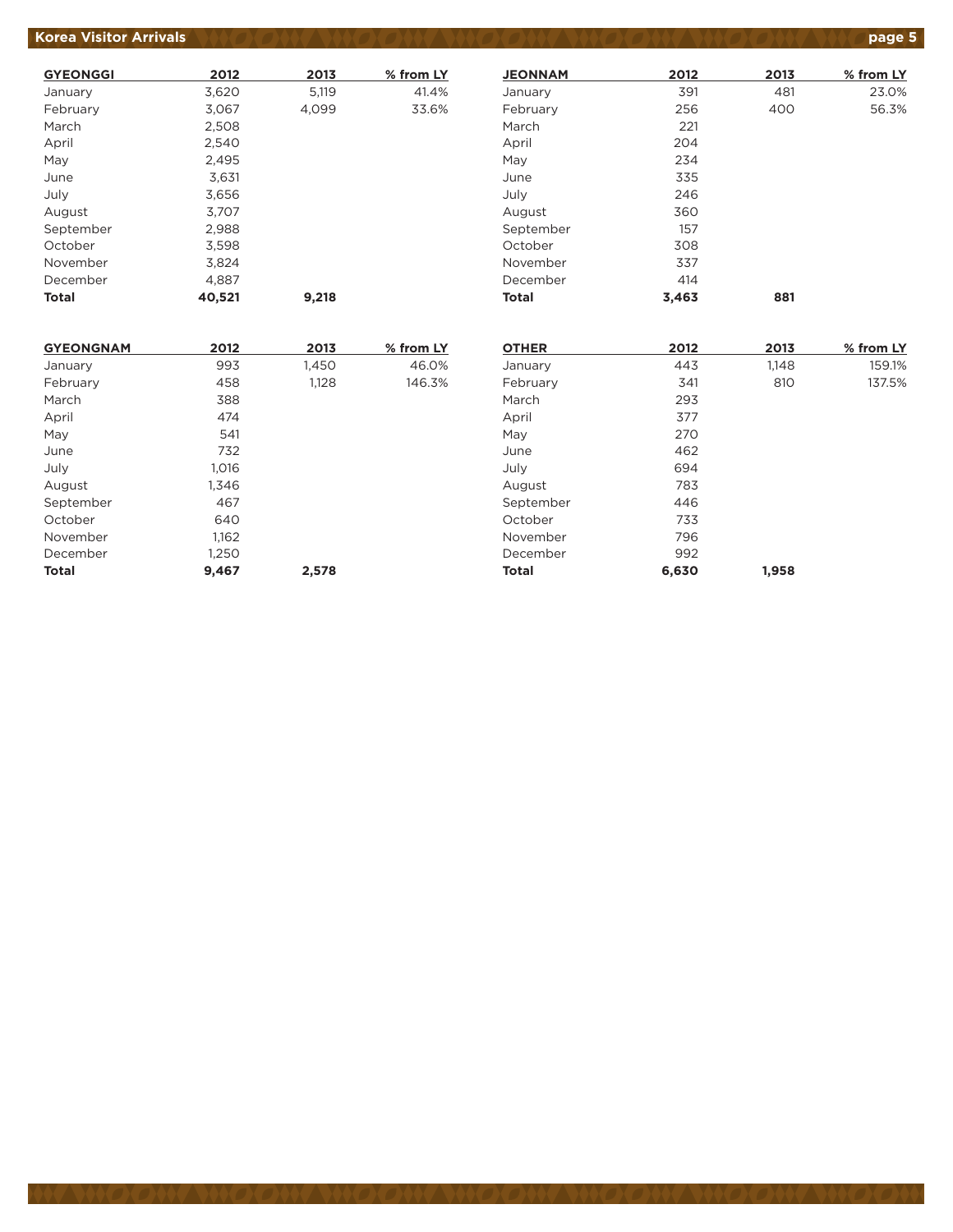#### **Taiwan Visitor Arrivals (A)O ONV WAOOON WAOOON ON OOON WAOOON WAOOON VANDED**

| <b>TAIWAN</b> | 2012   | 2013  | % from LY |
|---------------|--------|-------|-----------|
| January       | 7,015  | 3,362 | $-52.1%$  |
| February      | 3,816  | 4,552 | 19.3%     |
| March         | 3,255  |       |           |
| April         | 3,963  |       |           |
| May           | 3,196  |       |           |
| June          | 4,001  |       |           |
| July          | 5,536  |       |           |
| August        | 4,541  |       |           |
| September     | 3,646  |       |           |
| October       | 3,688  |       |           |
| November      | 2,951  |       |           |
| December      | 3,536  |       |           |
| <b>Total</b>  | 49.144 | 7.914 |           |

| <b>KAOHSIUNG</b> | 2012  | 2013 | % from LY |
|------------------|-------|------|-----------|
| January          | 447   | 293  | $-34.5%$  |
| February         | 306   | 226  | $-26.1%$  |
| March            | 188   |      |           |
| April            | 291   |      |           |
| May              | 214   |      |           |
| June             | 277   |      |           |
| July             | 372   |      |           |
| August           | 321   |      |           |
| September        | 225   |      |           |
| October          | 342   |      |           |
| November         | 231   |      |           |
| December         | 188   |      |           |
| <b>Total</b>     | 3.402 | 519  |           |

#### **TAIPEI 2012 2013 % from LY** January 1,261 1,849 -56.6% February 2,509 2,493 -0.6% March 2,264 April 2,344 May 2,020 June 2,416 July 2,980 August 2,399 September 2,116 October 2,029 November 1,606 December 2,079 **Total 29,023 4,342**

| <b>TAICHUNG</b> | 2012  | 2013  | % from LY |
|-----------------|-------|-------|-----------|
| January         | 1,039 | 467   | $-55.1%$  |
| February        | 445   | 837   | 88.1%     |
| March           | 440   |       |           |
| April           | 629   |       |           |
| May             | 410   |       |           |
| June            | 589   |       |           |
| July            | 954   |       |           |
| August          | 915   |       |           |
| September       | 475   |       |           |
| October         | 601   |       |           |
| November        | 506   |       |           |
| December        | 527   |       |           |
| <b>Total</b>    | 7,530 | 1.304 |           |

#### **TAOYUAN, MIAOLI,**

| <b>HSINEHU</b> | 2012  | 2013 | % from LY |
|----------------|-------|------|-----------|
| January        | 819   | 360  | $-56.0%$  |
| February       | 320   | 432  | 35.0%     |
| March          | 204   |      |           |
| April          | 488   |      |           |
| May            | 386   |      |           |
| June           | 426   |      |           |
| July           | 729   |      |           |
| August         | 451   |      |           |
| September      | 336   |      |           |
| October        | 349   |      |           |
| November       | 288   |      |           |
| December       | 339   |      |           |
| <b>Total</b>   | 5,135 | 792  |           |

| <b>OTHER</b> | 2012  | 2013 | % from LY |
|--------------|-------|------|-----------|
| January      | 449   | 393  | $-12.5%$  |
| February     | 236   | 564  | 139.0%    |
| March        | 159   |      |           |
| April        | 211   |      |           |
| May          | 166   |      |           |
| June         | 293   |      |           |
| July         | 501   |      |           |
| August       | 455   |      |           |
| September    | 494   |      |           |
| October      | 367   |      |           |
| November     | 320   |      |           |
| December     | 403   |      |           |
| <b>Total</b> | 4.054 | 957  |           |
|              |       |      |           |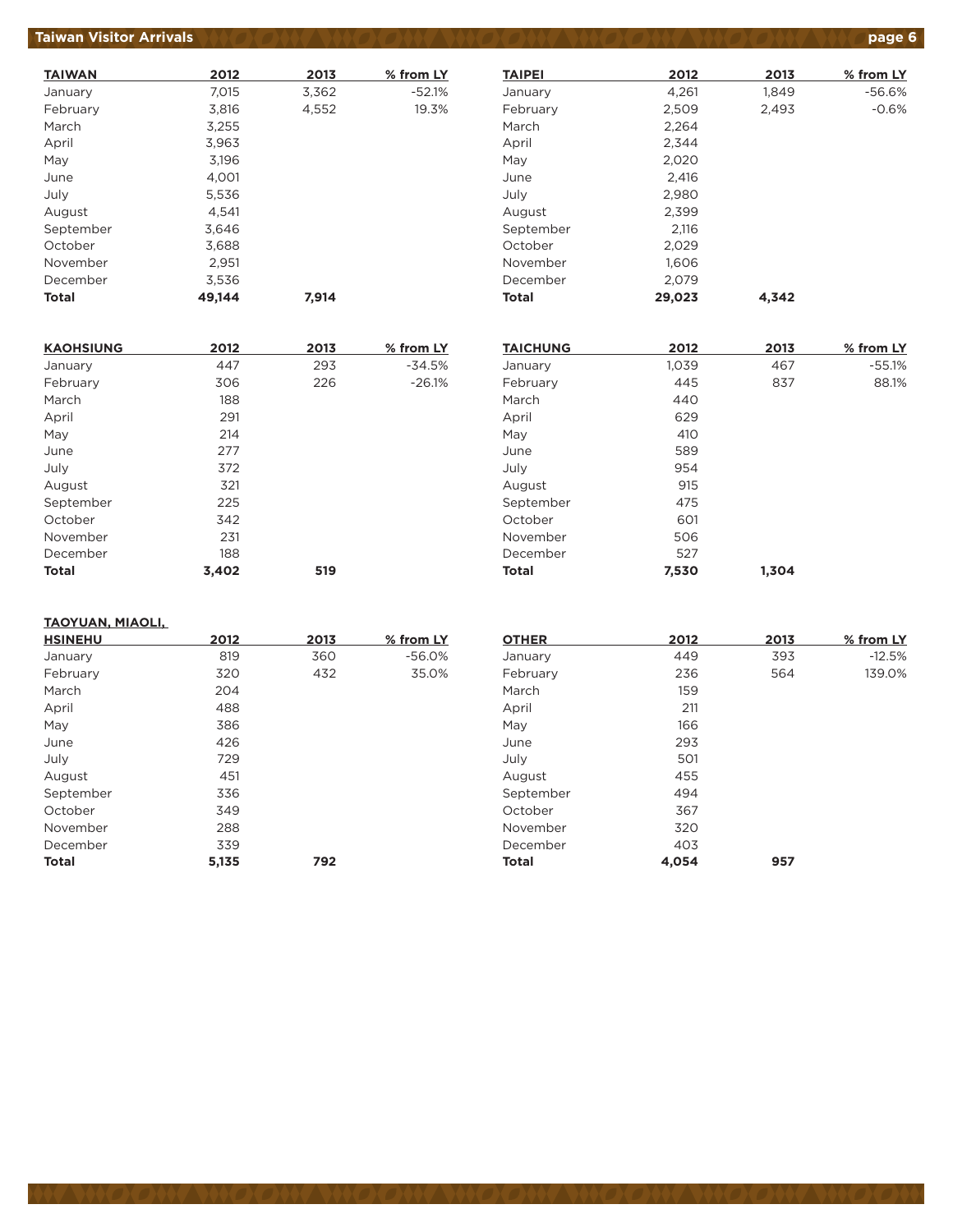# **China Visitor Arrivals** *AND ON YAND ON YAND ON YAND ON YAND* **ON YAND ON YAND Page 7**

| <b>CHINA</b> | 2012  | 2013  | % from LY |
|--------------|-------|-------|-----------|
| January      | 2,519 | 545   | $-78.4%$  |
| February     | 340   | 2,796 | 722.4%    |
| March        | 420   |       |           |
| April        | 509   |       |           |
| May          | 453   |       |           |
| June         | 420   |       |           |
| July         | 642   |       |           |
| August       | 1,019 |       |           |
| September    | 655   |       |           |
| October      | 1.087 |       |           |
| November     | 397   |       |           |
| December     | 478   |       |           |
| <b>Total</b> | 8,939 | 3.341 |           |

| <b>BEIJING</b> | 2012  | 2013 | % from LY |
|----------------|-------|------|-----------|
| January        | 721   | 193  | $-73.2%$  |
| February       | 111   | 566  | 409.9%    |
| March          | 98    |      |           |
| April          | 103   |      |           |
| May            | 114   |      |           |
| June           | 101   |      |           |
| July           | 217   |      |           |
| August         | 217   |      |           |
| September      | 158   |      |           |
| October        | 135   |      |           |
| November       | 47    |      |           |
| December       | 93    |      |           |
| <b>Total</b>   | 2,115 | 759  |           |

| <b>SHANGHAI</b> | 2012  | 2013  | % from LY |
|-----------------|-------|-------|-----------|
| January         | 898   | 170   | $-81.1%$  |
| February        | 57    | 1,017 | 1684.2%   |
| March           | 148   |       |           |
| April           | 148   |       |           |
| May             | 104   |       |           |
| June            | 106   |       |           |
| July            | 111   |       |           |
| August          | 536   |       |           |
| September       | 283   |       |           |
| October         | 333   |       |           |
| November        | 98    |       |           |
| December        | 185   |       |           |
| <b>Total</b>    | 3,007 | 1,187 |           |

| <b>GUANGZHOU</b> | 2012 | 2013 | % from LY |
|------------------|------|------|-----------|
| January          | 73   | 42   | $-42.5%$  |
| February         | 21   | 64   | 204.8%    |
| March            | 9    |      |           |
| April            | 57   |      |           |
| May              | 15   |      |           |
| June             | 21   |      |           |
| July             | 69   |      |           |
| August           | 37   |      |           |
| September        | 46   |      |           |
| October          | 72   |      |           |
| November         | 47   |      |           |
| December         | 6    |      |           |
| <b>Total</b>     | 473  | 106  |           |

| <b>OTHER</b> | 2012  | 2013  | % from LY |
|--------------|-------|-------|-----------|
| January      | 827   | 140   | $-83.1%$  |
| February     | 151   | 1,149 | 660.9%    |
| March        | 165   |       |           |
| April        | 201   |       |           |
| May          | 220   |       |           |
| June         | 192   |       |           |
| July         | 245   |       |           |
| August       | 229   |       |           |
| September    | 168   |       |           |
| October      | 547   |       |           |
| November     | 205   |       |           |
| December     | 194   |       |           |
| <b>Total</b> | 3,344 | 1,289 |           |
|              |       |       |           |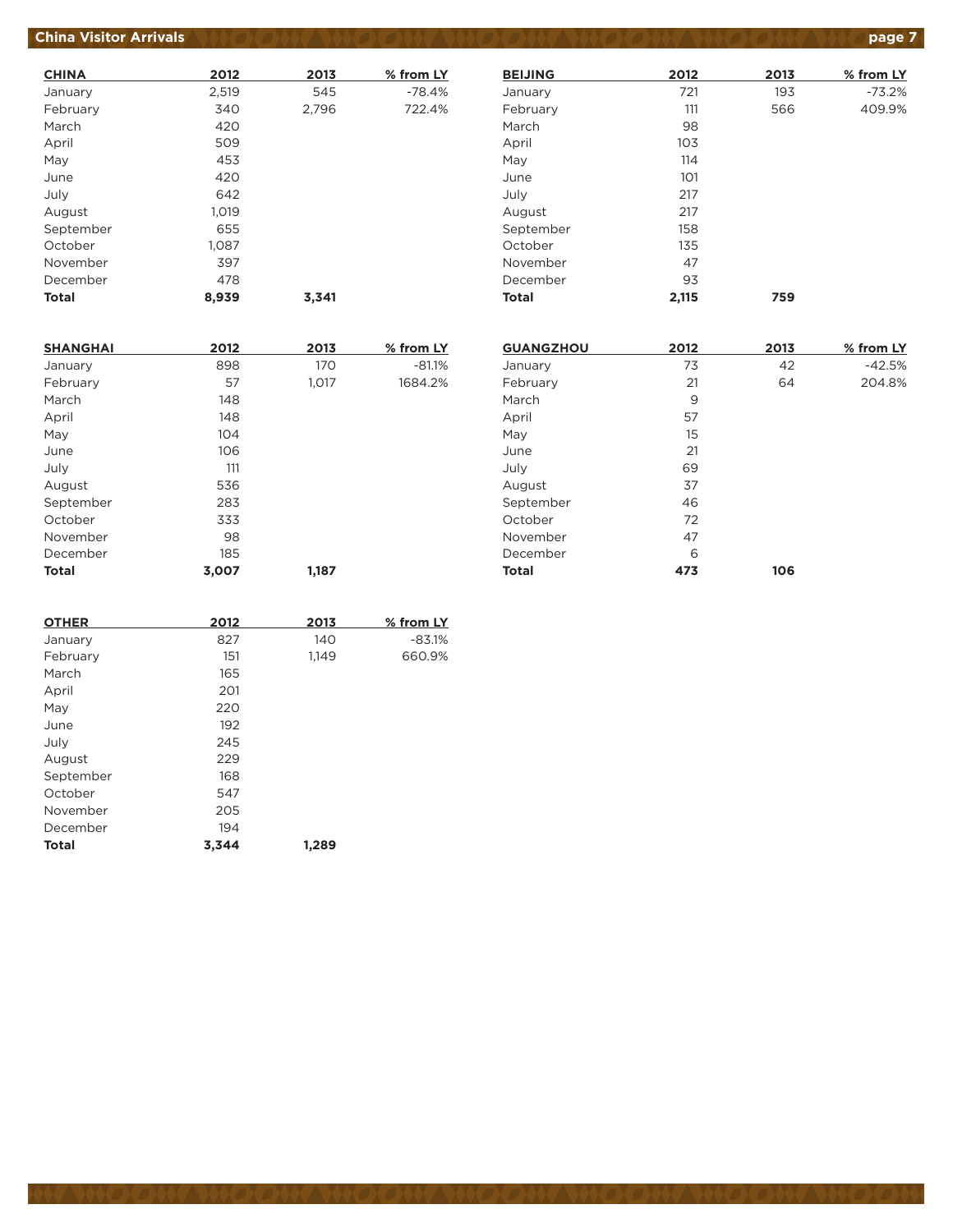### **Other Visitor Arrivals <b>AND ON AND ON AND ON AND ON AND ON AND ON A**

| <b>U.S. MAINLAND</b> | 2012   | 2013  | % from LY |
|----------------------|--------|-------|-----------|
| January              | 4,124  | 3,938 | $-4.5%$   |
| February             | 4,096  | 3,869 | $-5.5%$   |
| March                | 4,758  |       |           |
| April                | 3,955  |       |           |
| May                  | 4.844  |       |           |
| June                 | 4.137  |       |           |
| July                 | 4,651  |       |           |
| August               | 3,898  |       |           |
| September            | 5.626  |       |           |
| October              | 3.743  |       |           |
| November             | 3.746  |       |           |
| December             | 3.743  |       |           |
| <b>Total</b>         | 51,321 | 7,807 |           |

| <b>HAWAII</b> | 2012   | 2013  | % from LY |
|---------------|--------|-------|-----------|
| January       | 867    | 935   | 7.8%      |
| February      | 780    | 652   | $-16.4%$  |
| March         | 1.082  |       |           |
| April         | 1,014  |       |           |
| May           | 1,037  |       |           |
| June          | 1,206  |       |           |
| July          | 914    |       |           |
| August        | 784    |       |           |
| September     | 1,067  |       |           |
| October       | 871    |       |           |
| November      | 913    |       |           |
| December      | 762    |       |           |
| Total         | 11,297 | 1.587 |           |

**PALAU 2012 2013 % from LY** January 221 184 -16.7% February 226 215 -4.9%

March 305 April 295 May 312

July 108 August 92 September 126 October 130 November 100 December 68

**Total 1,152 75**

| <b>CNMI</b>  | 2012   | 2013  | % from LY |
|--------------|--------|-------|-----------|
| January      | 1.144  | 1,110 | $-3.0%$   |
| February     | 1,059  | 1,158 | 9.3%      |
| March        | 1,451  |       |           |
| April        | 1,237  |       |           |
| May          | 1,408  |       |           |
| June         | 1.844  |       |           |
| July         | 1,862  |       |           |
| August       | 1,724  |       |           |
| September    | 1,036  |       |           |
| October      | 1,206  |       |           |
| November     | 1.454  |       |           |
| December     | 1,292  |       |           |
| <b>Total</b> | 16,717 | 2,268 |           |

| <b>FSM</b> | 2012   | 2013  | % from LY |
|------------|--------|-------|-----------|
| January    | 753    | 681   | $-9.6%$   |
| February   | 664    | 794   | 19.6%     |
| March      | 779    |       |           |
| April      | 715    |       |           |
| May        | 903    |       |           |
| June       | 1,093  |       |           |
| July       | 912    |       |           |
| August     | 1,026  |       |           |
| September  | 749    |       |           |
| October    | 901    |       |           |
| November   | 722    |       |           |
| December   | 852    |       |           |
| Total      | 10,069 | 1,475 |           |

| June         | 382   |      |           |
|--------------|-------|------|-----------|
| July         | 342   |      |           |
| August       | 312   |      |           |
| September    | 259   |      |           |
| October      | 327   |      |           |
| November     | 212   |      |           |
| December     | 226   |      |           |
| <b>Total</b> | 3,419 | 399  |           |
|              |       |      |           |
|              |       |      |           |
|              |       |      |           |
| RMI          | 2012  | 2013 | % from LY |
| January      | 44    | 49   | 11.4%     |
| February     | 55    | 26   | $-52.7%$  |
| March        | 170   |      |           |
| April        | 91    |      |           |
| May          | 85    |      |           |

| <b>PHILIPPINES</b> | 2012   | 2013  | % from LY |
|--------------------|--------|-------|-----------|
| January            | 463    | 500   | 8.0%      |
| February           | 527    | 538   | 2.1%      |
| March              | 767    |       |           |
| April              | 1,219  |       |           |
| May                | 1,240  |       |           |
| June               | 794    |       |           |
| July               | 767    |       |           |
| August             | 658    |       |           |
| September          | 816    |       |           |
| October            | 1,419  |       |           |
| November           | 835    |       |           |
| December           | 978    |       |           |
| <b>Total</b>       | 10,483 | 1.038 |           |

| <b>AUSTRALIA</b> | 2012  | 2013 | % from LY |
|------------------|-------|------|-----------|
| January          | 340   | 411  | 20.9%     |
| February         | 571   | 299  | $-47.6%$  |
| March            | 366   |      |           |
| April            | 433   |      |           |
| May              | 253   |      |           |
| June             | 224   |      |           |
| July             | 239   |      |           |
| August           | 256   |      |           |
| September        | 390   |      |           |
| October          | 321   |      |           |
| November         | 148   |      |           |
| December         | 222   |      |           |
| <b>Total</b>     | 3,763 | 710  |           |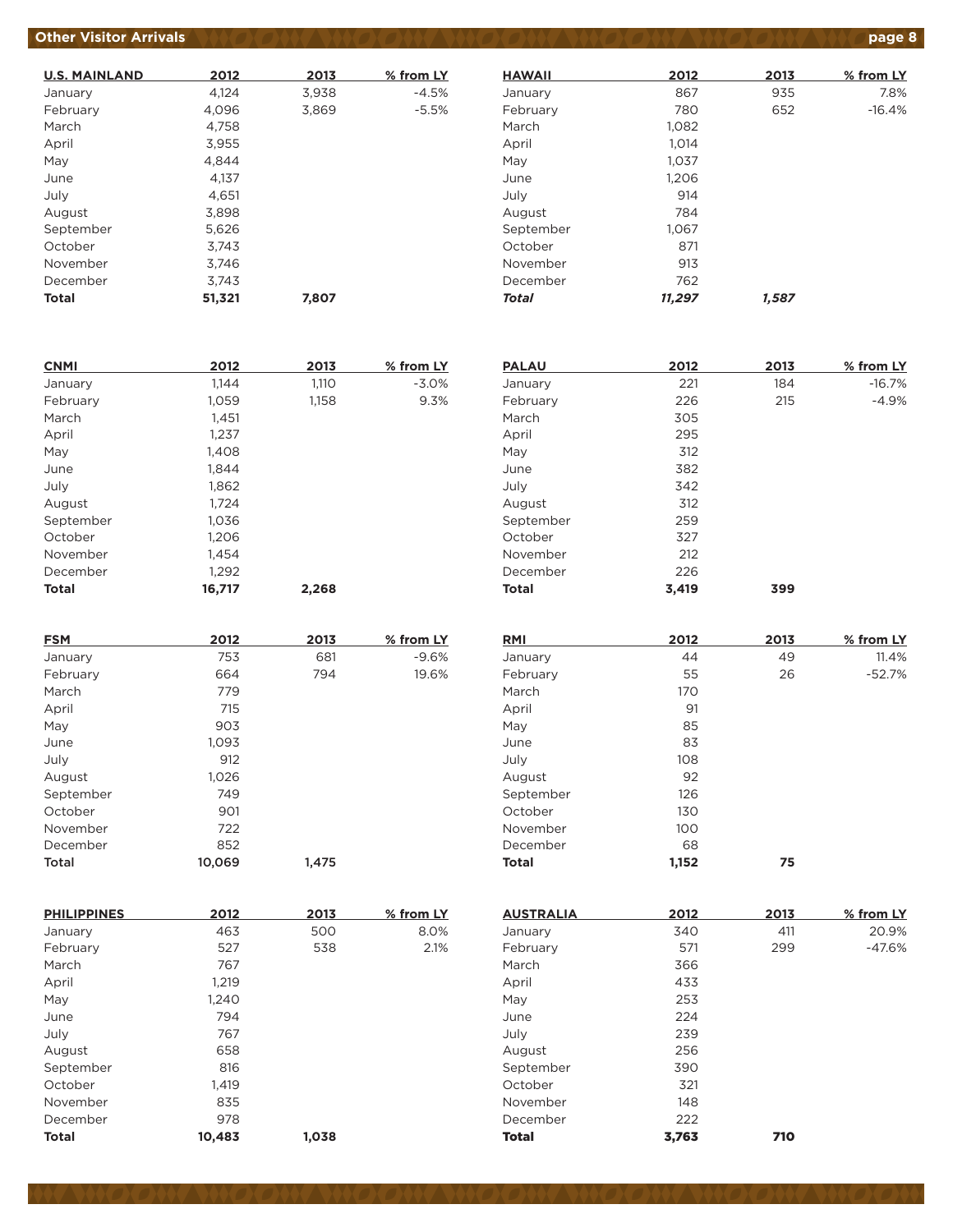### **Other Visitor Arrivals produce to the state of the state of the state of the state of the state of the state of the state of the state of the state of the state of the state of the state of the state of the state of the**

| <b>CANADA</b> | 2012 | 2013 | % from LY |
|---------------|------|------|-----------|
| January       | 67   | 66   | $-1.5%$   |
| February      | 69   | 92   | 33.3%     |
| March         | 85   |      |           |
| April         | 62   |      |           |
| May           | 63   |      |           |
| June          | 59   |      |           |
| July          | 44   |      |           |
| August        | 33   |      |           |
| September     | 50   |      |           |
| October       | 112  |      |           |
| November      | 72   |      |           |
| December      | 98   |      |           |
| <b>Total</b>  | 814  | 158  |           |

| <b>HONG KONG</b> | 2012  | 2013  | % from LY |
|------------------|-------|-------|-----------|
| January          | 747   | 886   | 18.6%     |
| February         | 692   | 671   | $-3.0%$   |
| March            | 622   |       |           |
| April            | 605   |       |           |
| May              | 647   |       |           |
| June             | 632   |       |           |
| July             | 648   |       |           |
| August           | 606   |       |           |
| September        | 630   |       |           |
| October          | 746   |       |           |
| November         | 999   |       |           |
| December         | 1,035 |       |           |
| <b>Total</b>     | 8.609 | 1.557 |           |

| <b>VIETNAM</b> | 2012 | 2013 | % from LY |
|----------------|------|------|-----------|
| January        | 16   | 14   | $-12.5%$  |
| February       | 14   | 4    | $-71.4%$  |
| March          | 9    |      |           |
| April          | 3    |      |           |
| May            | O    |      |           |
| June           | 17   |      |           |
| July           | 15   |      |           |
| August         | 3    |      |           |
| September      | 22   |      |           |
| October        | 6    |      |           |
| November       | 5    |      |           |
| December       | 5    |      |           |
| <b>Total</b>   | 115  | 18   |           |

| <b>OTHER</b> | 2012  | 2013 | % from LY |
|--------------|-------|------|-----------|
| January      | 329   | 340  | 3.3%      |
| February     | 388   | 440  | 13.4%     |
| March        | 433   |      |           |
| April        | 328   |      |           |
| May          | 325   |      |           |
| June         | 361   |      |           |
| July         | 384   |      |           |
| August       | 368   |      |           |
| September    | 451   |      |           |
| October      | 486   |      |           |
| November     | 400   |      |           |
| December     | 382   |      |           |
| <b>Total</b> | 4.635 | 780  |           |

| <b>EUROPE</b> | 2012  | 2013 | % from LY |
|---------------|-------|------|-----------|
| January       | 125   | 171  | 36.8%     |
| February      | 130   | 195  | 50.0%     |
| March         | 169   |      |           |
| April         | 168   |      |           |
| May           | 85    |      |           |
| June          | 119   |      |           |
| July          | 118   |      |           |
| August        | 155   |      |           |
| September     | 113   |      |           |
| October       | 168   |      |           |
| November      | 153   |      |           |
| December      | 180   |      |           |
| Total         | 1,683 | 366  |           |
|               |       |      |           |

| <b>THAILAND</b> | 2012 | 2013 | % from LY |
|-----------------|------|------|-----------|
| January         | 16   | 25   | 56.3%     |
| February        | 32   | 55   | 71.9%     |
| March           | 53   |      |           |
| April           | 29   |      |           |
| May             | 27   |      |           |
| June            | 38   |      |           |
| July            | 70   |      |           |
| August          | 18   |      |           |
| September       | 29   |      |           |
| October         | 24   |      |           |
| November        | 17   |      |           |
| December        | 30   |      |           |
| <b>Total</b>    | 383  | 80   |           |

| <b>RUSSIA</b> | 2012  | 2013  | % from LY |
|---------------|-------|-------|-----------|
| January       | 201   | 1,074 | 434.3%    |
| February      | 135   | 496   | 267.4%    |
| March         | 302   |       |           |
| April         | 287   |       |           |
| May           | 282   |       |           |
| June          | 374   |       |           |
| July          | 427   |       |           |
| August        | 371   |       |           |
| September     | 308   |       |           |
| October       | 361   |       |           |
| November      | 421   |       |           |
| December      | 571   |       |           |
| <b>Total</b>  | 4,040 | 1,570 |           |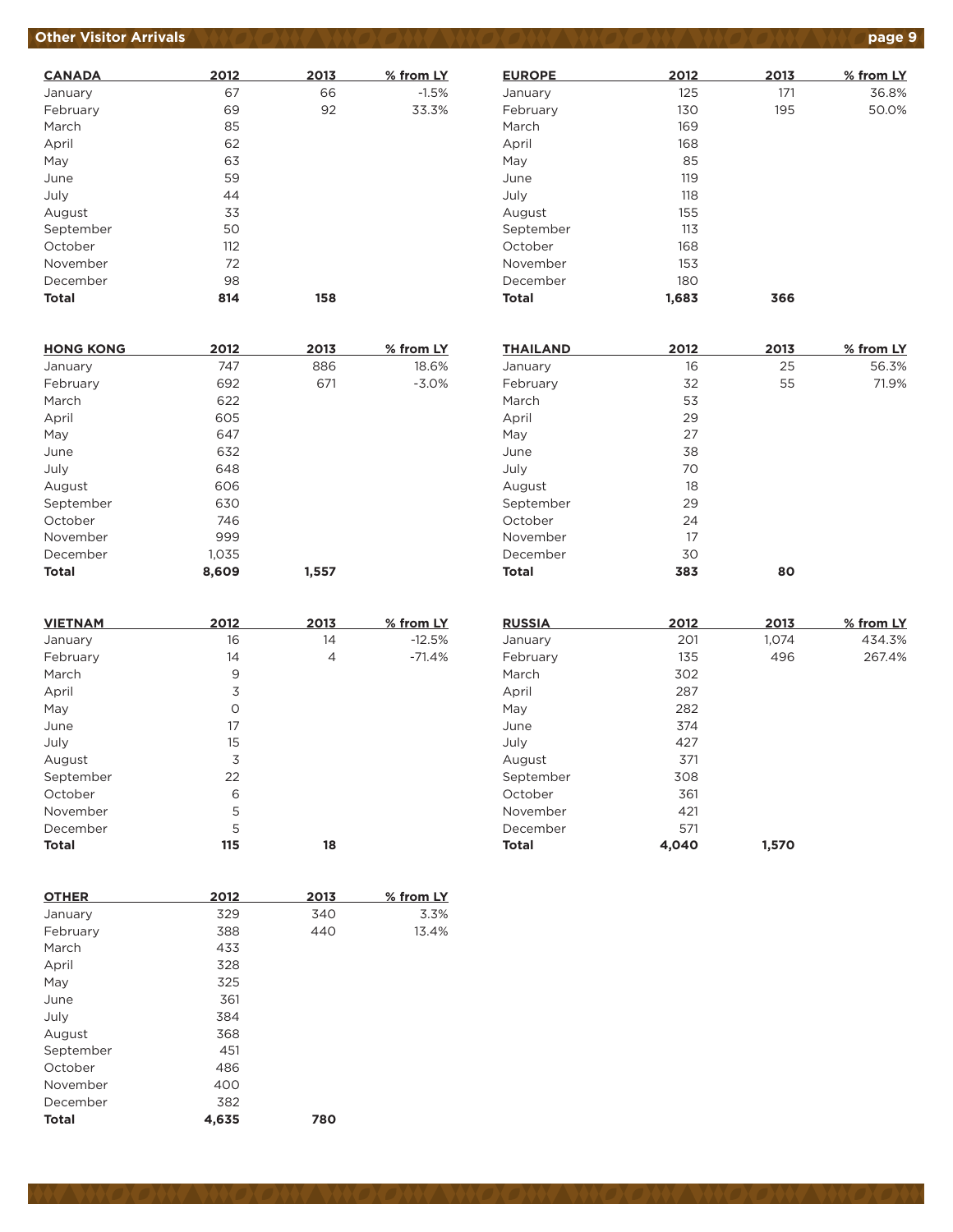#### **Monthly Visitor Arrivals, 2007-2013 page 10**

| <b>VISITOR ARRIVALS (AIR &amp; SEA)</b> | 2007      | 2008      | 2009      | 2010      | 2011      | 2012      | 2013    | % from LY |
|-----------------------------------------|-----------|-----------|-----------|-----------|-----------|-----------|---------|-----------|
| January                                 | 109,073   | 108,100   | 98,298    | 103,262   | 109,055   | 116,588   | 116,558 | 0.0%      |
| February                                | 106,999   | 104,350   | 93,455    | 109,321   | 110,839   | 112,129   | 122,072 | 8.9%      |
| March                                   | 108,204   | 106,561   | 100,940   | 109,797   | 108,702   | 126,376   |         |           |
| April                                   | 90,385    | 86,887    | 80,706    | 82,756    | 70,894    | 87,806    |         |           |
| May                                     | 86,393    | 91,490    | 71,897    | 88,492    | 70,471    | 82,697    |         |           |
| June                                    | 99,277    | 94,882    | 60,100    | 85,635    | 75,693    | 94,948    |         |           |
| July                                    | 111,310   | 106,833   | 97,650    | 110,808   | 99,586    | 111,970   |         |           |
| August                                  | 128,923   | 104,879   | 103,577   | 120,149   | 120,788   | 131,988   |         |           |
| September                               | 92,364    | 83,298    | 92,126    | 106,515   | 100,433   | 112,342   |         |           |
| October                                 | 91,312    | 86,213    | 78,311    | 88,964    | 90,276    | 104,334   |         |           |
| November                                | 96,571    | 80,552    | 81,928    | 94,787    | 99,345    | 109,133   |         |           |
| December                                | 104,083   | 87,734    | 93,883    | 96,922    | 103,696   | 117,724   |         |           |
| <b>Calendar Year Total</b>              | 1,224,894 | 1,141,779 | 1,052,871 | 1,197,408 | 1,159,778 | 1,308,035 | 238,630 |           |
| % from LY                               | 1.1%      | $-6.8%$   | $-7.8%$   | 13.7%     | $-3.1%$   | 12.8%     |         |           |
| <b>Fiscal Year Total</b>                | 1,223,290 | 1,179,246 | 1,053,248 | 1,170,857 | 1,147,134 | 1,270,161 | 569,821 |           |
| % from LY                               | 0.5%      | $-3.6%$   | $-10.7%$  | 11.2%     | $-2.0%$   | 10.7%     |         |           |

|              |           | <b>AIR ARRIVALS</b> |           |       | <b>SEA ARRIVALS</b> |           |
|--------------|-----------|---------------------|-----------|-------|---------------------|-----------|
|              | 2012      | 2013                | % from LY | 2012  | 2013                | % from LY |
| January      | 116,136   | 116,094             | 0.0%      | 452   | 464                 | 2.7%      |
| February     | 112,115   | 121,824             | 8.7%      | 14    | 248                 | 1671.4%   |
| March        | 125,318   |                     |           | 1,058 |                     |           |
| April        | 87,470    |                     |           | 336   |                     |           |
| May          | 82,230    |                     |           | 467   |                     |           |
| June         | 94,920    |                     |           | 28    |                     |           |
| July         | 111,890   |                     |           | 80    |                     |           |
| August       | 131,952   |                     |           | 36    |                     |           |
| September    | 108,728   |                     |           | 3,614 |                     |           |
| October      | 102,330   |                     |           | 2,004 |                     |           |
| November     | 108,900   |                     |           | 233   |                     |           |
| December     | 116,652   |                     |           | 1,072 |                     |           |
| <b>TOTAL</b> | 1,298,641 | 237,918             |           | 9,394 | 712                 |           |

Source: Civilian air & sea and Armed Forces air arrivals. Customs & Agriculture Declaration Form, Customs & Quarantine Agency. Processed by the Guam Visitors Bureau. Armed Forces sea arrivals are compiled by the Navy Port Control until September 2008. Armed Forces sea arrivals by place of residence is not available. Monthly air and sea statistics illustrate Civilian and Armed Forces visitors. A detailed breakdown is available upon request. Note: r Revised, ppreliminary \*Does not include military sea arrivals.